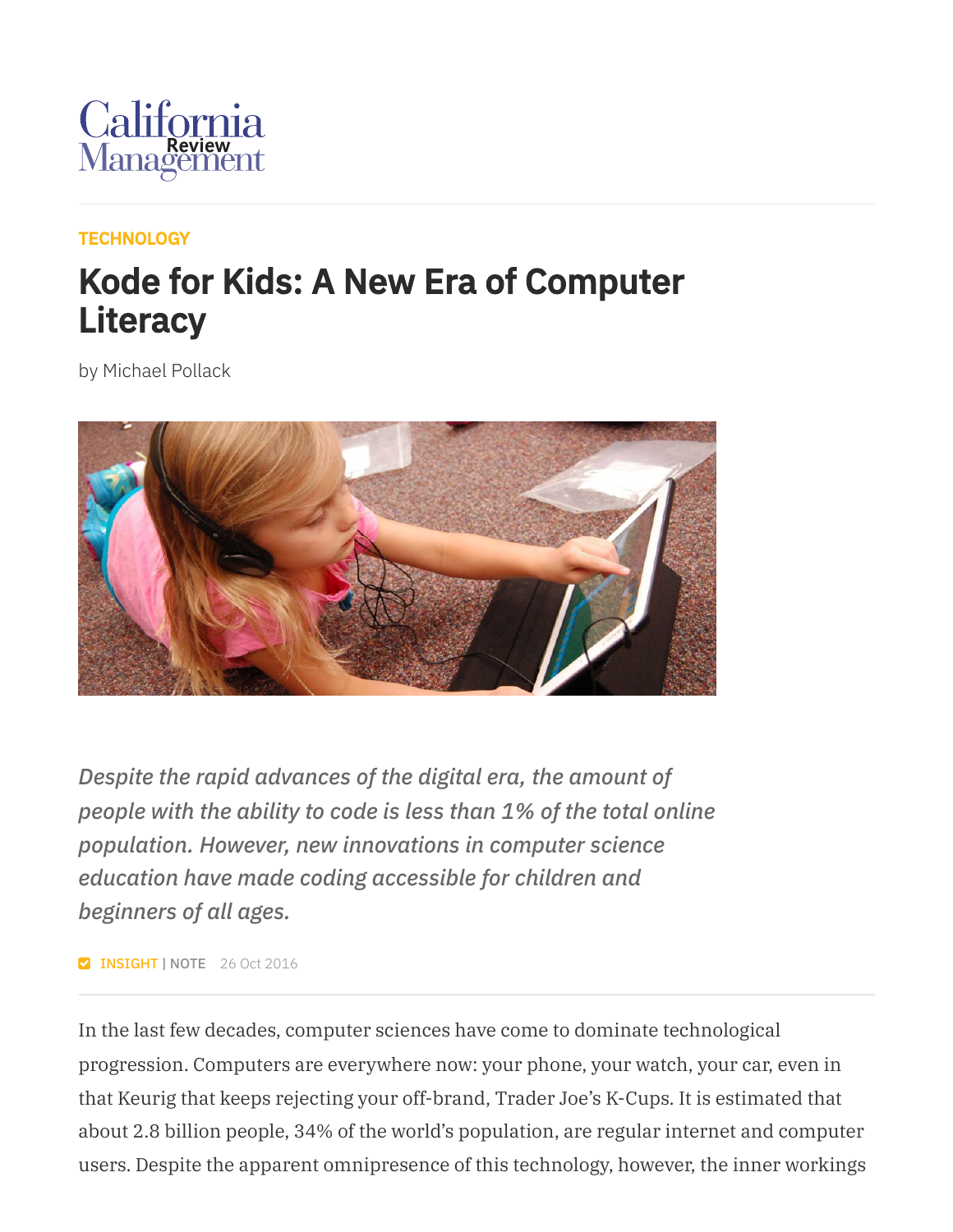seem to remain an absolute mystery to most users. That is to say, most of these users have no idea how to "code." Though no exact number has been placed on the population of coders in the world, an indication can be suggested by the amount of registered users to GitHub, the world's largest Git repository hosting service used to save coding projects. This service hosts about 15 million users. This may seem like a large amount unless one looks back at the 2.8 billion online, placing the GitHub population at only 0.5% of this number. Though this number does not represent all coders per se, since there are some others who may use smaller code repositories, but it certainly does at least represent the majority of the coding population.

This minute percentage, therefore, is fascinating. Computers are such an ingrained aspect of modern society that most of our institutions have become almost completely dependent upon them while the only people who really know how to use them represent an incredibly small demographic. With this in mind, a question is raised: are we, as a society, able to use computer technology to its full extent? The statistics seem to say no. As we drift further and further into a digital age, however, it seems that this state of affairs will need to shift if we are to make way for full commitment to a computer-enhanced society. And so we reach the old cliché: what better way to prepare for the future than to prepare our children for it?

## Innovations in Teaching Code

Kids can, in fact, code. It is entirely possible, and for many children it has already become an important part of their primary education. There have arisen several coding education platforms, most notably Code.org or MIT's educational coding language Scratch, that are fun and interactive methods of teaching this seemingly highly advanced concept to children. These programs are applied to adults as well. A dialect of the Scratch language called Snap! is used to teach UC Berkeley's students how to code in the introductory course CS10: The Beauty & Joy of Computing. The primary structure of these languages is a series of colorful blocks, which emulate frequently utilized aspects of more formal coding languages, such as Java, C++, or Python, but are also fit together like Legos to allow students to build fun small video games and animations. In this method, children can be introduced to the basic structure and layout of a computer program without being bogged down by the more conceptually demanding aspects of a programming language.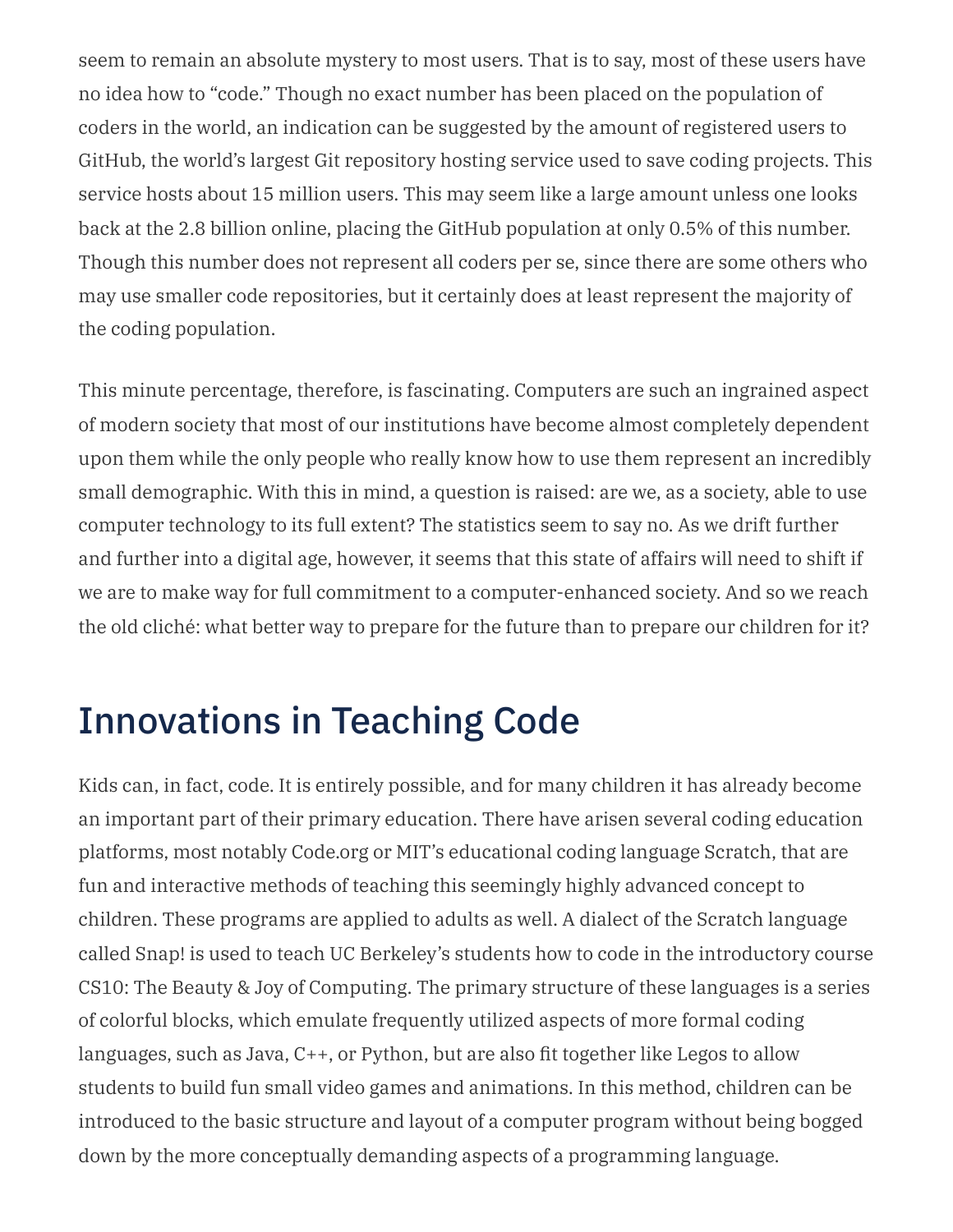*"Several coding education platforms, most notably Code.org or MIT's educational coding language Scratch, that are fun and interactive methods of teaching this seemingly highly advanced concept to children."*

## **Implications**

Through programs like Scratch and Code.org, we are ushering in a new era of advanced computer literacy. While being "computer literate" now might not be strictly necessary, and may only entail familiarity with the interfaces of the most commonly used programs (i.e. Microsoft Office, Google Chrome, Spider Solitaire), we are looking forward to an age where "computer literacy" could be as mandatory as literacy in the vernacular and as complex as understanding how to use different real programming languages rather than merely consumer interfaces. This is a fantastic eventuality. In a manner very similar to vernacular literacy before it, the magic of computer literacy will be brought down from the elite scholars and monastics, hiding away in their colorful Google office facilities and bean bag chairs, to the general populous, where it can be spread to enhance daily life and communication in new innovative ways. With a higher population of coders, there will be more people making new programs, more people perfecting current commonly used programs, and an overall more productive and advanced coding population.

If we are to truly commit to this whole "Digital era" trend, there has to be a shift in education. Let's take the opportunity to teach our kids how to code. As the coding population rises, we will see more efficient businesses, not dependent on an IT department every time a projector needs to be set up for a conference. This new century can see overall more efficient computers and programs, as the doors open for new coders who may have not had the opportunity before to write and perfect beautiful new software with cultural and historical importance comparable to the works of Shakespeare. Sure, it may seem farfetched now, but so did the concept of literacy in general before the printing press. We have the technology to advance ourselves into a truly computer literate society, so let's put it to use.